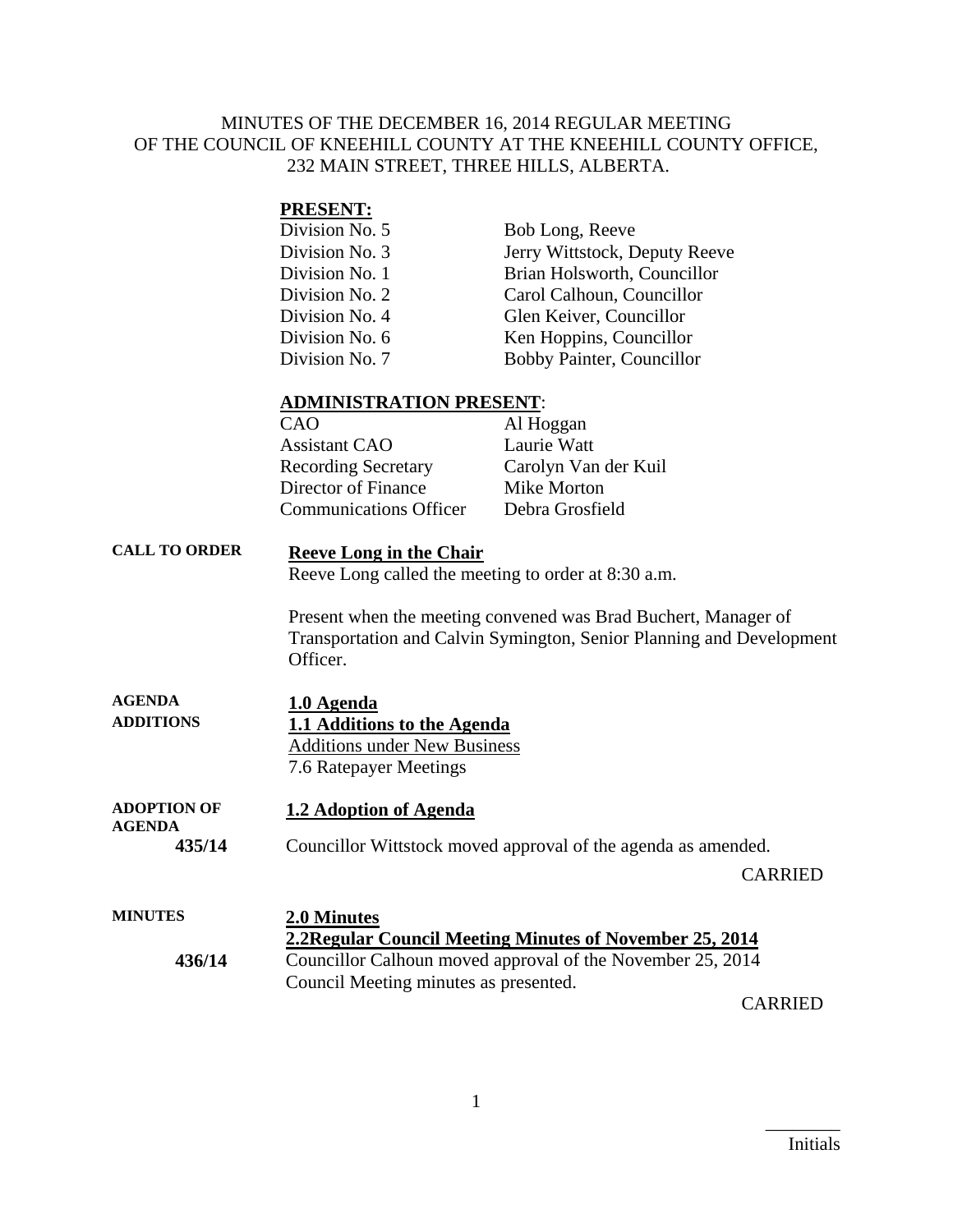| <b>MUNICIPAL SERV</b>                            | <b>4.0 Municipal Services</b>                                                                                                                                                                                                                                                                         |
|--------------------------------------------------|-------------------------------------------------------------------------------------------------------------------------------------------------------------------------------------------------------------------------------------------------------------------------------------------------------|
| <b>TRANSPORTATION</b>                            | <b>4.1 Transportation</b>                                                                                                                                                                                                                                                                             |
| <b>GRAVEL INV</b>                                | <b>4.1.1 Gravel Inventory Update</b>                                                                                                                                                                                                                                                                  |
| 437/14                                           | Councillor Hoppins moved that Council receive the Gravel Inventory<br>Update as amended for information.                                                                                                                                                                                              |
|                                                  | <b>CARRIED</b>                                                                                                                                                                                                                                                                                        |
|                                                  |                                                                                                                                                                                                                                                                                                       |
| <b>PLANNING</b><br>DESIGNATE OFF.                | <b>4.3 Planning</b>                                                                                                                                                                                                                                                                                   |
| 438/14                                           | <b>4.3.1 Development/Designated Officer Position</b><br>Councillor Calhoun moved that Kneehill County Council appoint<br>Dharmesh Vyas as Development Officer for Kneehill County pursuant<br>to Bylaw 1564 and reaffirm the temporary appointment of Heather<br>Kostrosky.                           |
|                                                  | <b>CARRIED</b>                                                                                                                                                                                                                                                                                        |
|                                                  | Deb Johnson, reporter for East Central Alberta Review, entered the<br>meeting at 8:44 a.m.                                                                                                                                                                                                            |
| <b>ASB</b><br><b>STAMPEDE FAMILY</b><br>439/14   | <b>4.4 Agricultural Service Board</b><br><b>4.4.1 Stampede Farm Family 2015</b><br>Councillor Wittstock moved that Council nominate Ray Klassen &<br>Family (Klassen Agri Ventures.) for the 2015 Calgary Stampede Farm<br>Family as recommended by the Agricultural Service Board.<br><b>CARRIED</b> |
|                                                  | The meeting recessed from 8:46 a.m. to 8:49 a.m.<br>Brad Buchert and Calvin Symington were not present when the<br>meeting reconvened.                                                                                                                                                                |
| <b>CORPORATE SERV</b><br><b>2015 OPER BUDGET</b> | <b>5.0 Corporate Services</b><br>5.1 2015 Operating Budget                                                                                                                                                                                                                                            |
| 440/14                                           | Councillor Holsworth moved that Council approves recommendation<br>from December 11, 2014 Committee of the Whole meeting to accept<br>the 2015 Operating Budget as presented.<br><b>CARRIED</b>                                                                                                       |
|                                                  |                                                                                                                                                                                                                                                                                                       |
| <b>2015 CAP BUDGET</b>                           | 5.2 2015 Capital Budget                                                                                                                                                                                                                                                                               |
| 441/14                                           | Councillor Calhoun moved that Council approves recommendation<br>from December 11, 2014 Committee of the Whole meeting to accept                                                                                                                                                                      |
|                                                  | the 2015 Capital Budget as presented.<br><b>CARRIED</b>                                                                                                                                                                                                                                               |
|                                                  | Debi Moon, reporter for the The Capital, entered the meeting at 9:17<br>a.m.                                                                                                                                                                                                                          |
|                                                  | The meeting recessed from $9:18$ a.m. to $9:27$ a.m.                                                                                                                                                                                                                                                  |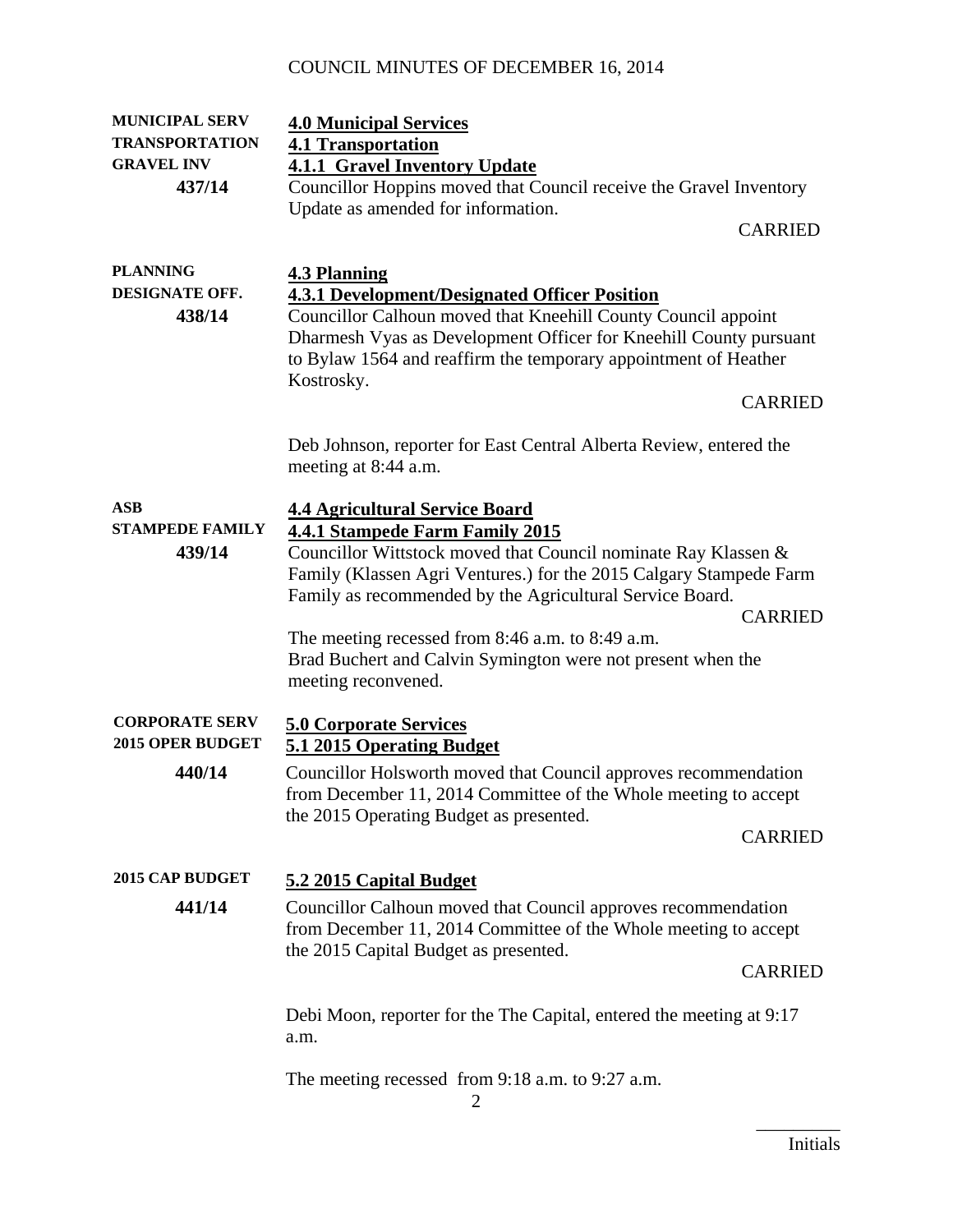| <b>POLICY #16-9</b>                                                         | 5.3 Policy #16-9, Signing Authorization                                                                                                                                                                                                                                                                                                                                                                                            |                |
|-----------------------------------------------------------------------------|------------------------------------------------------------------------------------------------------------------------------------------------------------------------------------------------------------------------------------------------------------------------------------------------------------------------------------------------------------------------------------------------------------------------------------|----------------|
| 442/14                                                                      | Councillor Wittstock moved that Policy #16-9, Signing Authorization,<br>be accepted as proposed and presented.                                                                                                                                                                                                                                                                                                                     |                |
|                                                                             |                                                                                                                                                                                                                                                                                                                                                                                                                                    | <b>CARRIED</b> |
| <b>POLICY #16-12</b>                                                        | 5.4 Policy #16-12, County Credit, Debit and Fuel Cards                                                                                                                                                                                                                                                                                                                                                                             |                |
| Councillor Hoppins moved that Policy #16-12, County Credit, Debit<br>443/14 |                                                                                                                                                                                                                                                                                                                                                                                                                                    |                |
|                                                                             | and Fuel Cards, be accepted as proposed and presented.                                                                                                                                                                                                                                                                                                                                                                             | <b>CARRIED</b> |
| <b>POLICY #16-16</b>                                                        | 5.5 Policy #16-16, Sale of Properties                                                                                                                                                                                                                                                                                                                                                                                              |                |
| 444/14                                                                      | Councillor Holsworth moved that Policy #16-16, Sale of Properties be                                                                                                                                                                                                                                                                                                                                                               |                |
|                                                                             | accepted as amended.                                                                                                                                                                                                                                                                                                                                                                                                               | <b>CARRIED</b> |
| <b>POLICY #11-20</b>                                                        | 5.6 Policy #11-20, Office Purchasing and Procurement                                                                                                                                                                                                                                                                                                                                                                               |                |
| 445/14                                                                      | Councillor Hoppins moved that Policy #11-20, Office Purchasing and                                                                                                                                                                                                                                                                                                                                                                 |                |
|                                                                             | Procurement be accepted as proposed and presented.                                                                                                                                                                                                                                                                                                                                                                                 | <b>CARRIED</b> |
| <b>BUSINESS ARISING</b><br><b>DISASTER/EMERG</b>                            | <b>6.0 Business Arising from Previous Minutes</b><br><b>6.1 Elected Officials Disaster/Emergency Training</b>                                                                                                                                                                                                                                                                                                                      |                |
| <b>TRAINING</b><br>446/14                                                   | Councillor Hoppins moved to direct administration to work with Reeve<br>and Deputy Reeve to establish possible training dates, in January, that<br>would work for both the Reeve and Deputy Reeve's schedules and to<br>forward the recommendations to the Town of Drumheller.<br><b>CARRIED</b>                                                                                                                                   |                |
|                                                                             | The meeting recessed from 9:52 a.m. to 10:08 a.m.                                                                                                                                                                                                                                                                                                                                                                                  |                |
| <b>NEW BUSINESS</b><br><b>TORRINGTON</b><br><b>ARENA</b>                    | <b>7.0 New Business</b><br><b>7.1 Torrington Arena Funding Request</b>                                                                                                                                                                                                                                                                                                                                                             |                |
| 447/14                                                                      | Councillor Holsworth moved that Council approve a donation to the<br>Torrington Agricultural Society, in the amount of \$8,792.10 (eight<br>thousand seven hundred and ninety two dollars and ten cents), to assist<br>with the repairs to the Torrington Arena, with the funds to come from<br>contingency and request from the Torrington Agricultural Society a<br>copy of their current Financial Statement.<br><b>CARRIED</b> |                |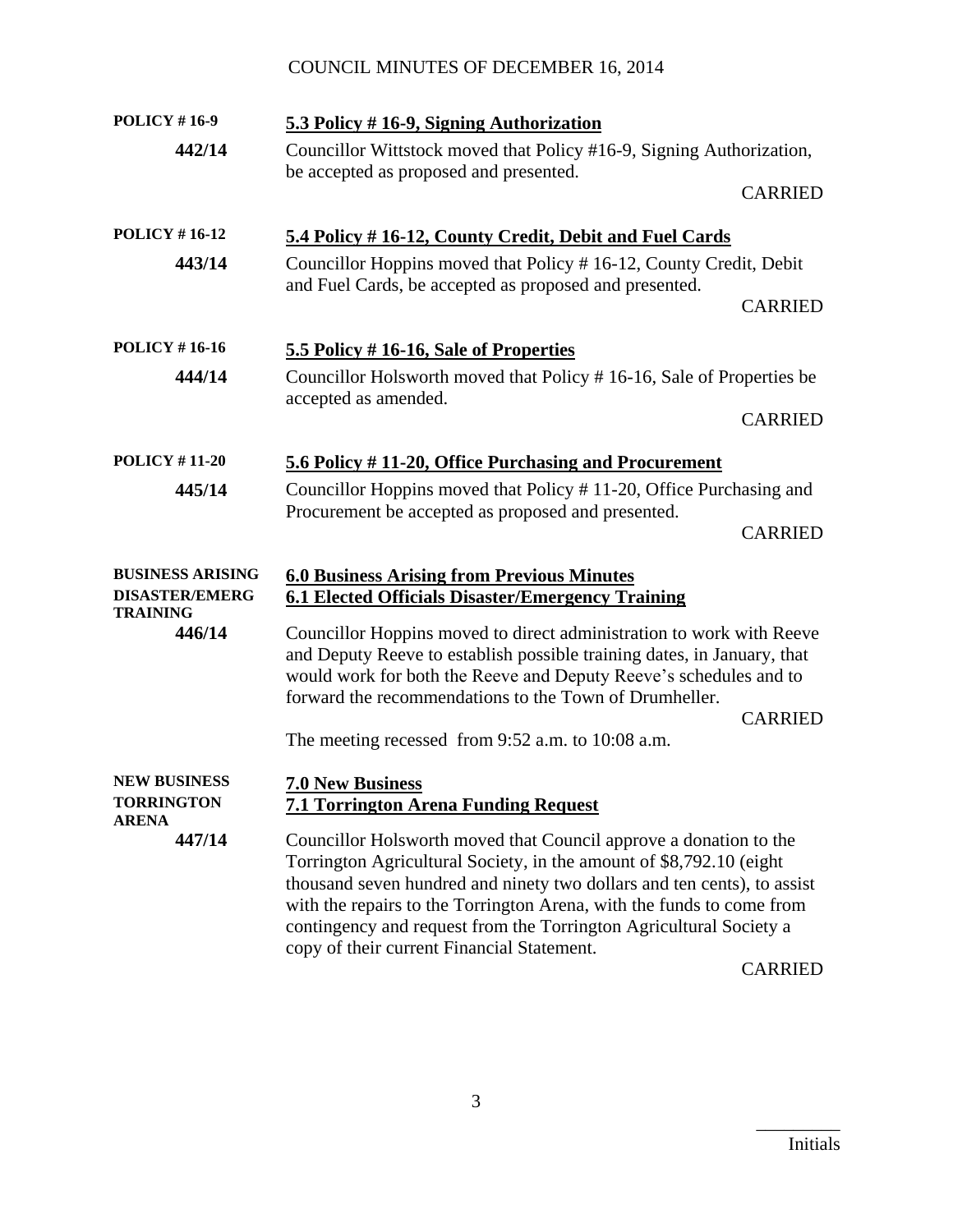| <b>FIREFIGHTER</b><br><b>CURLING PROV</b>     | 7.2 2015 Alberta Firefighters Provincial Curling Championship                                                                                                                                                                                                                                                          |  |
|-----------------------------------------------|------------------------------------------------------------------------------------------------------------------------------------------------------------------------------------------------------------------------------------------------------------------------------------------------------------------------|--|
| 448/14                                        | Councillor Calhoun moved that Council approve a donation of \$500.00<br>for a team prize to the Olds Firefighters Association in support of the<br>2015 Alberta Firefighter's Provincial Curling Championship.<br><b>CARRIED</b>                                                                                       |  |
| <b>EDO CONFERENCE</b>                         | <b>7.3 Economic Developers Alberta 2015 Conference</b>                                                                                                                                                                                                                                                                 |  |
| 449/14                                        | Councillor Calhoun moved that Council authorize the attendance of the<br>Reeve, Deputy Reeve, Councillor Holsworth and Chief Administrative<br>Officer to attend the 2015 Economic Development Association<br>Conference and to direct Administration to make the necessary booking<br>arrangements.<br><b>CARRIED</b> |  |
| <b>ADM/MED CLINIC</b>                         |                                                                                                                                                                                                                                                                                                                        |  |
| 450/14                                        | <b>7.4 Administration/Medical Clinic Sod Turning Ceremony</b><br>Councillor Hoppins moved that Council authorize the attendance to all<br>of Council to attend the November 3rd, 2014 Sod Turning Ceremony to<br>commemorate the Administration/Medical Clinic Building Project.<br><b>CARRIED</b>                     |  |
| <b>CAO REPORT</b>                             | 7.5 CAO Report                                                                                                                                                                                                                                                                                                         |  |
| 451/14                                        | Councillor Holsworth moved that the CAO report for<br>October/November 2014 be received for information.<br><b>CARRIED</b>                                                                                                                                                                                             |  |
| <b>RATEPAYER</b>                              | <b>7.6 Ratepayer Meeting</b>                                                                                                                                                                                                                                                                                           |  |
| <b>MEETING</b>                                | Council discussed the Ratepayer meeting that was held in Huxley on<br>Thursday, December 10 <sup>th</sup> , 2014.                                                                                                                                                                                                      |  |
| <b>COUNCIL REPORTS</b><br><b>MPC</b>          | <b>9.0 Council and Committee Reports</b><br>9.1 Municipal Planning Commission-Approved minutes were<br>provided from the October 23, 2014 meeting.                                                                                                                                                                     |  |
| <b>KHILL REGIONAL</b><br><b>STEERING COMM</b> | 9.2 Kneehill Regional Partnership Steering Committee- A written<br>report was submitted by Councillor Holsworth on November 25 <sup>th</sup> , 2014<br>meeting he attended.                                                                                                                                            |  |
| <b>RDRMUG</b>                                 | <b>9.3 Red Deer River Municipal Users Group-</b> A written report was<br>submitted by Councillor Holsworth on the meeting he attended on<br>December $4th$ , 2014.                                                                                                                                                     |  |
| <b>FCSS</b>                                   | <b>9.4 Kneehill Regional Family and Community Support Services-</b><br>Approved minutes were provided from the October 16, 2014 meeting.                                                                                                                                                                               |  |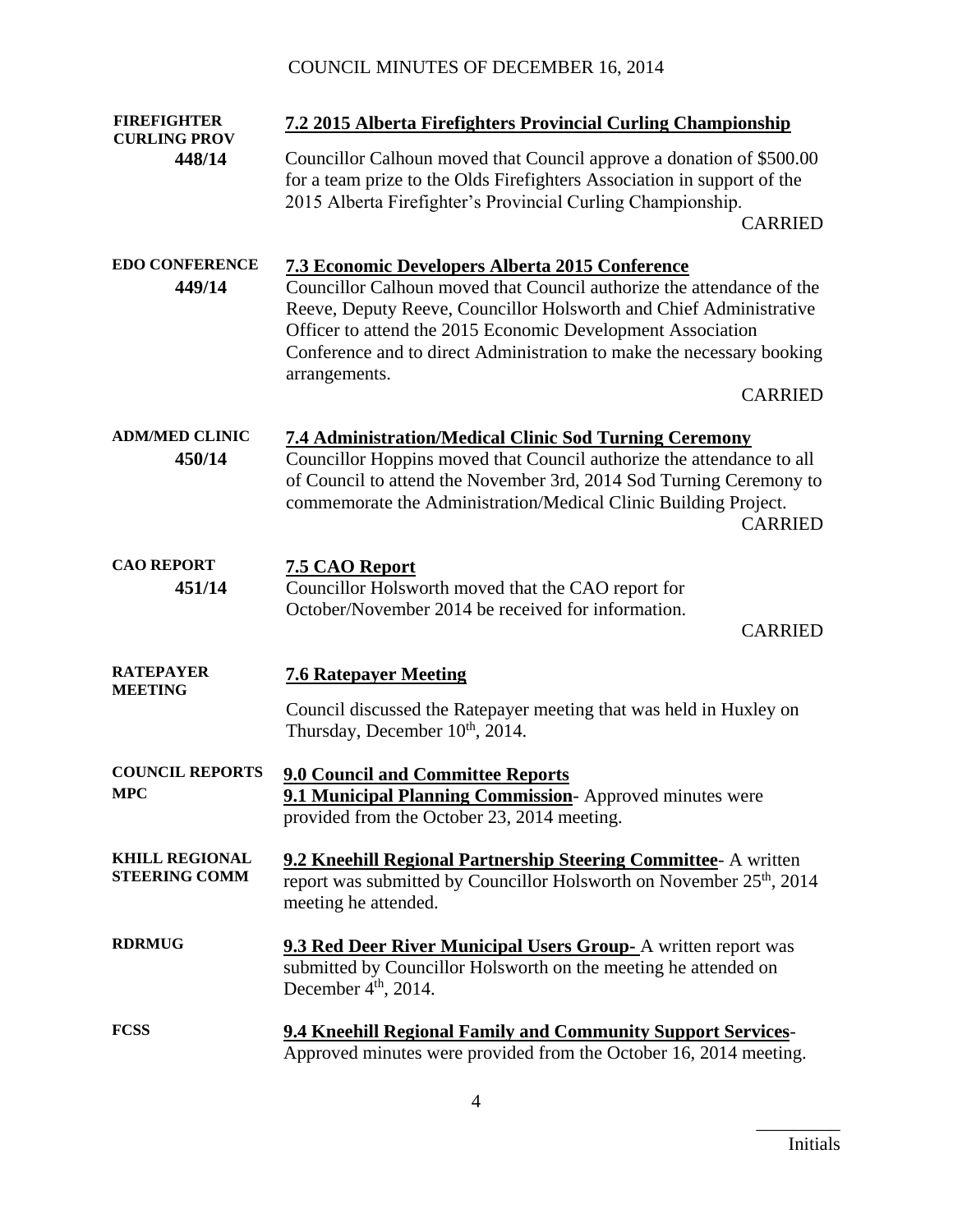# COUNCIL MINUTES OF DECEMBER 16, 2014 Councillor Painter left the meeting at 10:49 a.m. Councillor Painter returned to the meeting at 10:51 a.m. **KHILL HOUSING 9.5 Kneehill Housing Corporation**- A written report was submitted by Councillor Hoppins on the meeting he attended on December 10, 2014. Debi Moon left the meeting at 10:57 a.m. Deb Johnston left the meeting at 11:01 a.m. **452/14** Councillor Holsworth moved that Council receive the Council and Committee reports as presented. CARRIED The meeting recessed from 11:01 a.m. to 11:07 a.m. **CORRESPONDENCE 11.0 Correspondence Report 453/14** Councillor Hoppins moved that Council receive the Correspondence Report as presented. CARRIED **COUNCIL ACT LIST 12.0 Council Follow-up Action List 454/14** Councillor Calhoun moved that Council cancel the January 13<sup>th</sup>, 2015 Council meeting. CARRIED **455/14** Councillor Holsworth moved that Council receive the December 16, 2014 Council Follow-Up Action List as presented for information. CARRIED **IN-CAMERA 14.0 In-Camera 456/14** Councillor Hoppins moved that Council go into In-Camera at 11:22 a.m. to discuss labour and legal issues. CARRIED Debra Grosfield left the meeting at 11:22 a.m. **457/14** Councillor Calhoun moved that Council go out of In-Camera at 12:14 p.m. CARRIED